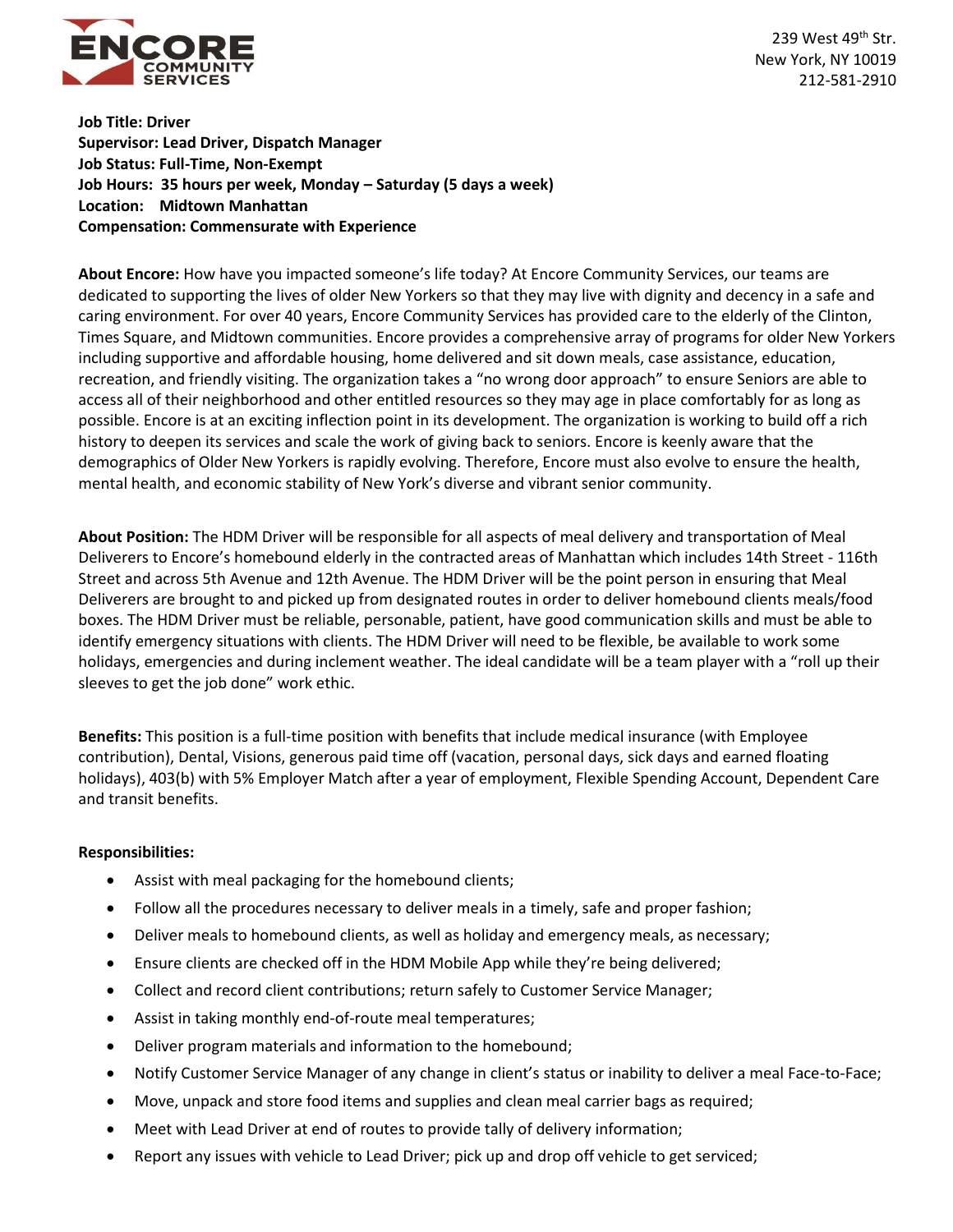- Maintain vehicle clean and also ensure all Meal Deliverers clean up after themselves;
- Ensure Meal Deliverers are dropped off and picked up at their destination in a timely manner;
- Follow and Obey all traffic laws;
- Be available to work on holidays and during emergencies, as requested;
- Attend all quarterly in-service trainings;
- Carefully load the vehicle for transport;
- Transport meals and deliverers to and from various locations and deliver meals;
- Ensure the safety of all passengers (seat belts and other safety devices);
- Responsible for pick-up and return of vehicle to designated parking area;
- In conjunction with Lead Driver maintain valid inspection/vehicle registration;
- Clean vehicle (exterior/interior) as needed and maintain daily mileage log;
- Remind all in vehicle: no eating, drinking or smoking in the vehicle
- Maintain gas level (not to fall below  $\frac{1}{4}$  of a tank) and purchase gas as necessary
- Never leave vehicle idling while parked and adhere to all NYC traffic and parking standards
- Never park vehicle in a manner not covered by vehicle's parking permit
- Perform other tasks assigned by the Lead Driver, Dispatch Manager, and Senior Director of Operations.

## **Required Qualifications:**

- High school diploma or equivalent;
- Possession of a valid New York State Driver's License Class E and driving experience in NYC are required;
- Must have a clean driving record;
- Must be dynamic, caring and innovative;
- Must be able to speak, read and write English; bilingual/Conversational Spanish preferred;
- Must be able to work independently, lift and carry two or more bags of 30 pounds on a rolling cart for a 10 block radius;
- Able to climb several flights of stairs and be on one's feet for several hours;
- Must be able to deliver meals/food boxes in elevator and non-elevator buildings;
- Able to identify emergency situations; and have patience and good people skills;
- Must be flexible and be able to work Monday through Saturday (5 days a week), Holidays and during weather emergencies and/or emergencies as requested;
- Must have a clean driving record and pass an annual vision test.

**How to apply:** Email Resume and Cover Letter to [jobs@encorenyc.org](mailto:jobs@encorenyc.org). In the subject line, please indicate "**HDM Driver**".

*All new hires must be vaccinated against the COVID-19 virus, unless they have been granted a reasonable accommodation for religion or disability. If you are offered employment, this requirement must be met by your date of hire, unless a reasonable accommodation for exemption is received and approved by Encore Community Services.*

*Due to the high volume of applicants, only qualified candidates will be contacted. No phone calls please. Encore Community Services is an equal opportunity employer and does not discriminate on the basis of race, color, gender, socio-economic status, marital status, national or ethnic origin, age, religion or creed, disability, or political or sexual*